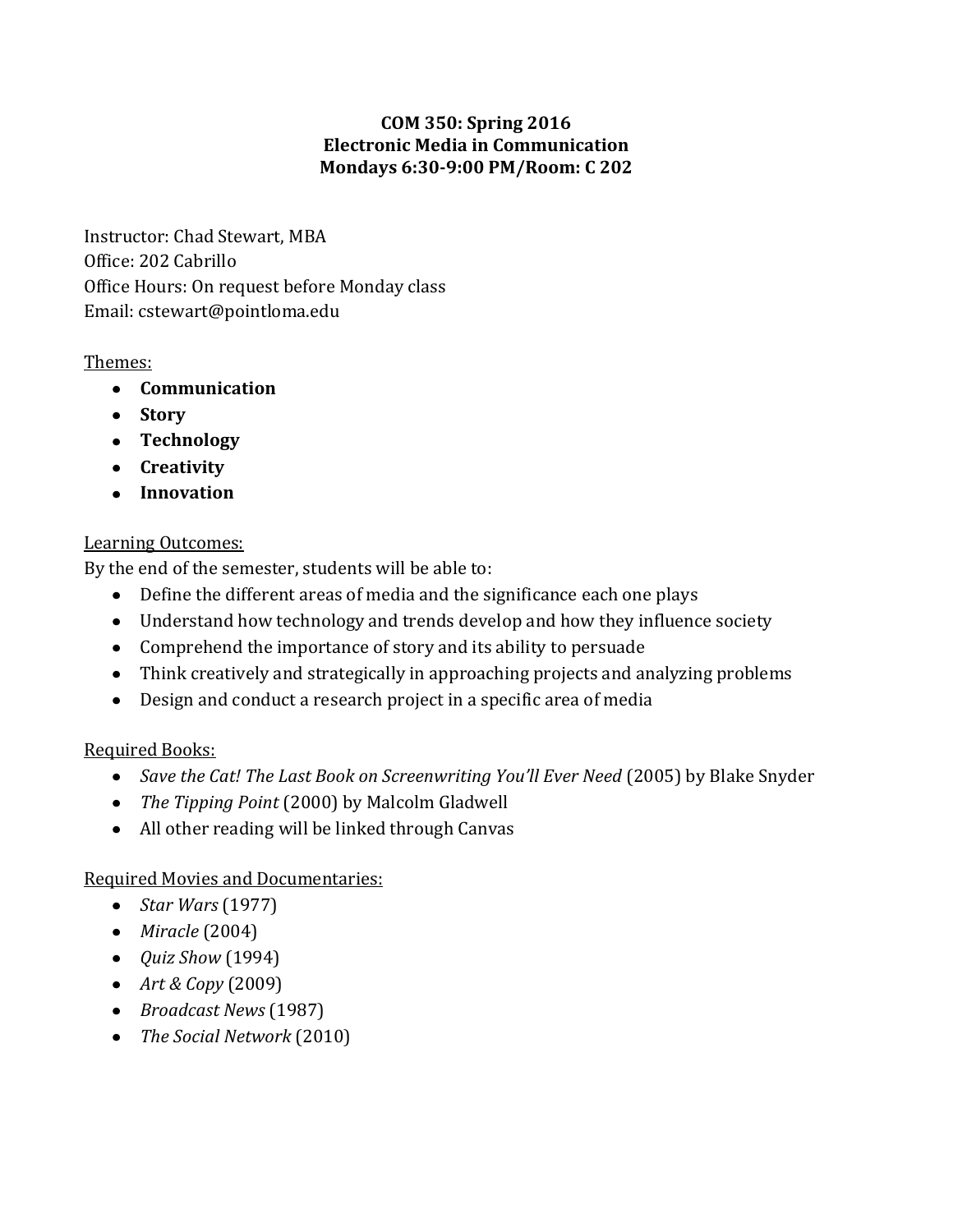### **Course Overview:**

- In this interactive course, we will share ideas, knowledge and experiences. Students will be graded based on their contribution and involvement throughout the semester. This is a communications class, and I expect each student to communicate clearly, listen intently, ask questions and come to each session prepared. We will not only learn from the readings, research and films, but also from one another. Several industry experts will be visiting classes either in person or through Skype, contributing their expertise on various topics we are covering. This class is meant to be informative, thought-provoking and fun.
- This course will include a variety of reading material: books and articles, films, documentaries and other online research. Some of the films or clips may occasionally include words or topics that some may find suggestive or provocative. This is not my intent. However, if you find any of the discussions or course content to be uncomfortable or offensive, please make me aware of this.

### **General Course Requirements:**

- **Reading and Assignments:** Students are expected to complete assigned readings by the dates they are due and to be prepared to discuss those topics in class. Each week's assignment **will be due the following week**. Example: The assignment to watch the movie *Star Wars* for the week of January 12th is due for the following class. Readings are available from the assigned books or through Canvas. Questions pertaining to readings must be completed and posted to Canvas before class on the due date.
- **Writing:** Writing one-page summaries, written reports and the final written and verbal team presentation will be a large part of the testing and grading in this course. An important part of this course is learning how to translate ideas into clear, concise sentences. Reading summaries must be submitted to Canvas before the beginning of class on the date they are due. Each week's assignment will be due the following week. Assignments that are late or are submitted in any other manner will not be accepted. In order to maintain consistency, all written assignments must be typed; one-and-a-half (1.5) spaced; margins will be one inch (1") on top, bottom, left and right sides; and the font will be Cambria. Grammar, sentence structure, format and spelling will be considered in the grading of all written work. You must use APA citation style in all papers that require citations.
- **Teams:** At the beginning of the semester, students will be assigned to research teams. All team members must contribute to all elements of every project. Do not make agreements that enable members of the team not to fulfill this requirement. Concerns about participation should be directed to the professor early in the process. Do not wait until the end of the semester to tell me there was a problem with team members. Students who fail to meet their obligations at any point in the process will be removed from the team and be required to complete an entire content research project individually. Team members will all receive the same score for content research projects.
- **Exams**: You must take exams at the days and times listed in the syllabus.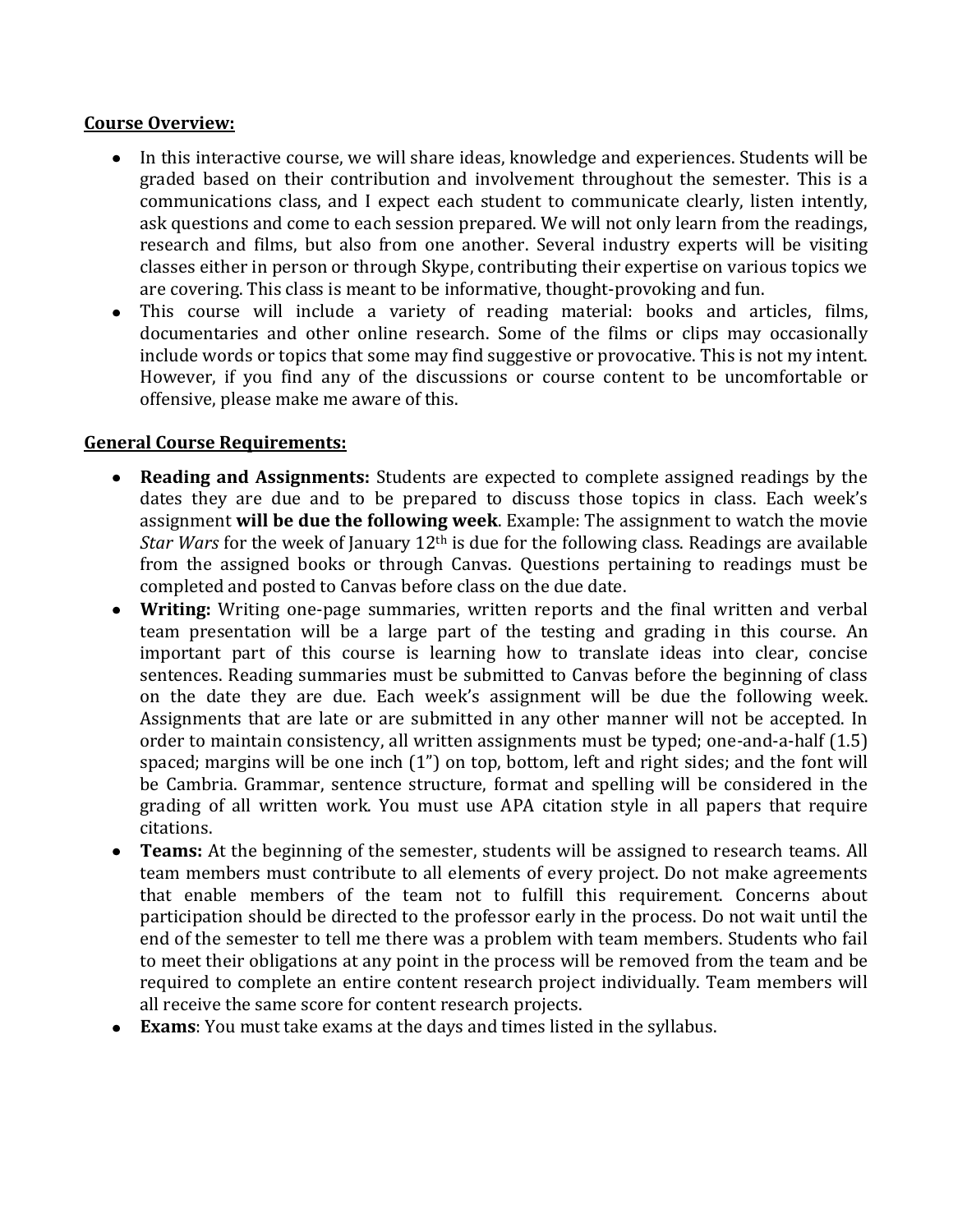## **Attendance:**

- Attendance will be taken in all classes. Students will be allowed, without penalty, absences equal to one week's class. Students participating in programs representing the university that will require absences exceeding the allowed number are to make arrangements at the beginning of the semester or as soon as the student is aware of any conflict with class meetings. Medical excuses and excuses from other faculty members will not affect the absence but will be considered when allowing makeup work for tests, quizzes, etc.
- Please plan accordingly and use your absence wisely (this includes doctor appointments or employment issues). There are no exceptions to this policy, so please do not ask (barring serious illness or emergency, of course).
- Class attendance means that you are fully engaged in the course. Students who choose to read other material not related to the class, engage in irrelevant or disruptive conversations, study for their next class or use cell phones or other technologies will be counted as absent for the day. If such behavior continues, those students will be asked to leave the class. Cell phones must be turned off during class. There will be no texting or communication with others while in class. You can check your phone or make calls at the break or after class. If there is a medical emergency or family issue, please let me know.
- Students who will miss class because of a required university activity must submit any assignments that are due on the date being missed prior to that date.
- As noted in the university catalog, students who miss ten percent (10%) of class sessions will be reported to the Vice Provost of Academic Administration. Missing twenty percent (20%) of class sessions will result in the student being disenrolled from this course.
- In the event that you miss a session, you will be expected to get notes, handouts and assignments from another student in the class.
- It is the student's responsibility to maintain his/her class schedule. Should the need arise to drop this course (personal emergencies, poor performance, etc.), the student has the responsibility to follow through (provided the drop date meets the stated calendar deadline established by the university) with the withdrawal procedure. Simply ceasing to attend this course or failing to follow through to arrange for a change of registration (drop/add) may result in a grade of F on your official transcript.

### **Technology Policy:**

Computers (laptops) may be used during class only for taking notes. Cell phones are only allowed when permitted by the professor for in-class projects. Please turn off the phone when you get to class, unless discussed with the professor prior to class, and at that point, the cell phone will be on vibrating mode with the sound turned off. Students who use their cell phones when not permitted will be counted as absent. Making audio or video recordings of class sessions is not allowed. Students may not mass distribute any course materials or content in any form (print or online) without prior permission of the instructor.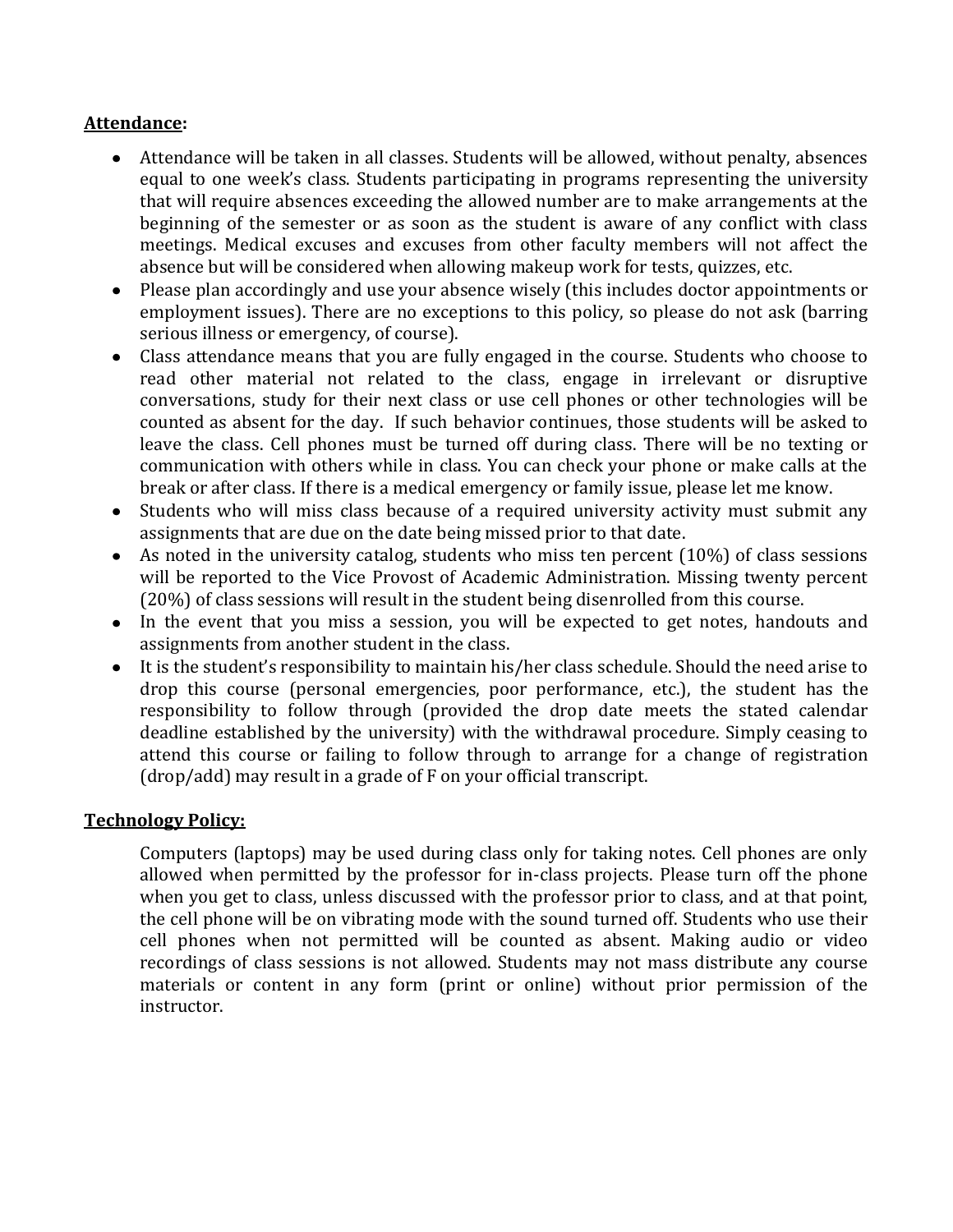#### **Notice to Students with Disabilities:**

While all students are expected to meet the minimum academic standards for completion of this course as established by the instructor, students with disabilities may require academic accommodation. Point Loma Nazarene University students requesting academic accommodations must file documentation with the Disability Resource Center (DRC) located in the Bond Academic Center. Once the student files the proper documentation, the Disability Resource Center will contact the student's instructors and provide written recommendations for reasonable and appropriate accommodations to meet the individual learning needs of the student. The policy assists the University in its commitment to full compliance with Section 504 of the Rehabilitation Act of 1973, the Americans with Disabilities Act (ADA) of 1990, and ADA Amendments Act of 2008, all of which prohibit discrimination against students with disabilities and guarantees all qualified students equal access to and benefits of PLNU programs and activities.

### **Academic Dishonesty:**

Students should demonstrate academic honesty by doing original work and by giving appropriate credit to the ideas of others. As stated in the university catalog, "Academic dishonesty is the act of presenting information, ideas, and/or concepts as one's own when in reality they are the results of another person's creativity and effort. Such acts include plagiarism, copying of class assignments, and copying or other fraudulent behavior on examinations. Essentially, if you turn in work that is another person's work, without giving credit to the original person, it is plagiarism that is punishable by an automatic failing grade in this class (see PLNU's Academic Policies for more details).

#### **FERPA Policy**

In compliance with federal law, neither PLNU student ID nor social security number will be used in publicly posted grades or returned sets of assignments without the student's written permission. This class will meet the federal requirements by distributing all grades and papers individually or posting scores to Canvas. Also in compliance with FERPA, you will be the only person given information about your progress in this class unless you have designated others to receive it in the "Information Release" section of the student portal. See Policy Statements in the undergraduate student catalog.

#### **Changes to Syllabus:**

The instructor reserves the right to make amendments, additions or deletions to this syllabus. It is each student's responsibility to stay current and be aware of any changes.

#### **Guests:**

An assortment of industry experts will be presenting to the class, either in person or through Skype. These presentations will usually be one hour long, with a  $\Omega \& A$  afterwards. If any of these guests are unable to make it, they will be rescheduled or alternative arrangements will be made.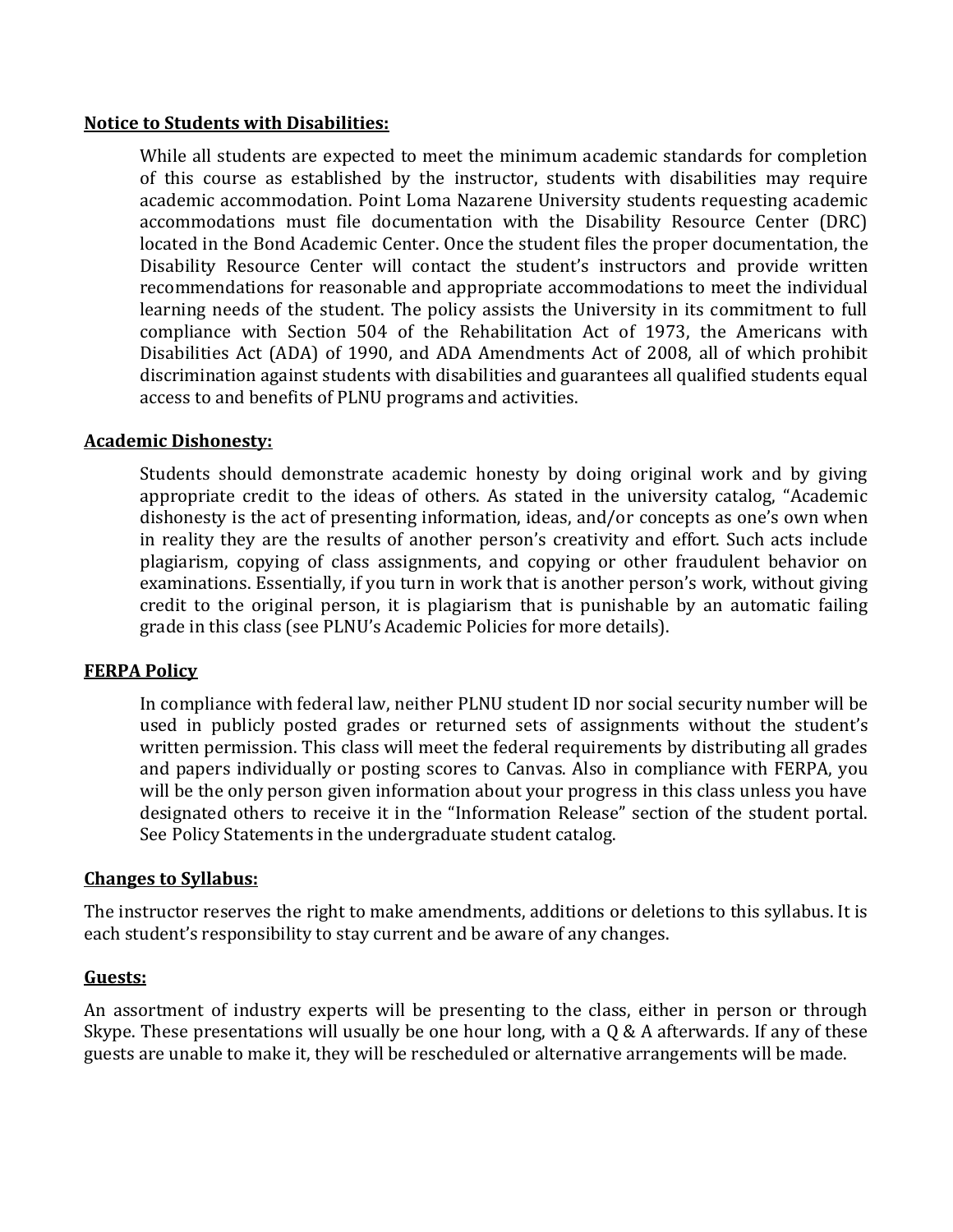## **Grading:**

Grades are based on a point system (listed below) that makes it easy for students to keep track of their grades throughout the semester. Again, this class includes both individual and group work . Students are expected to share ideas, insights and experiences to earn participation points. Your complete focus and involvement are required, and I will grade accordingly.

|                                 |     | <b>Grading Scale</b> |       |           |       |
|---------------------------------|-----|----------------------|-------|-----------|-------|
| Weekly assignments              | 100 | 470-500              | А     | 370-384   | C     |
| Content research paper sections | 100 | 450-469              | A-    | 350-369   | $C-$  |
| Team research presentation      | 50  | 435-449              | $B+$  | 335-349   | $D+$  |
| Midterm                         | 100 | 420-434              | B     | 320-334   | D     |
| Final                           | 100 | 400-419              | $B -$ | 300-319   | $D -$ |
| Overall participation           | 50  | 385-399              | C+    | $0 - 299$ | F     |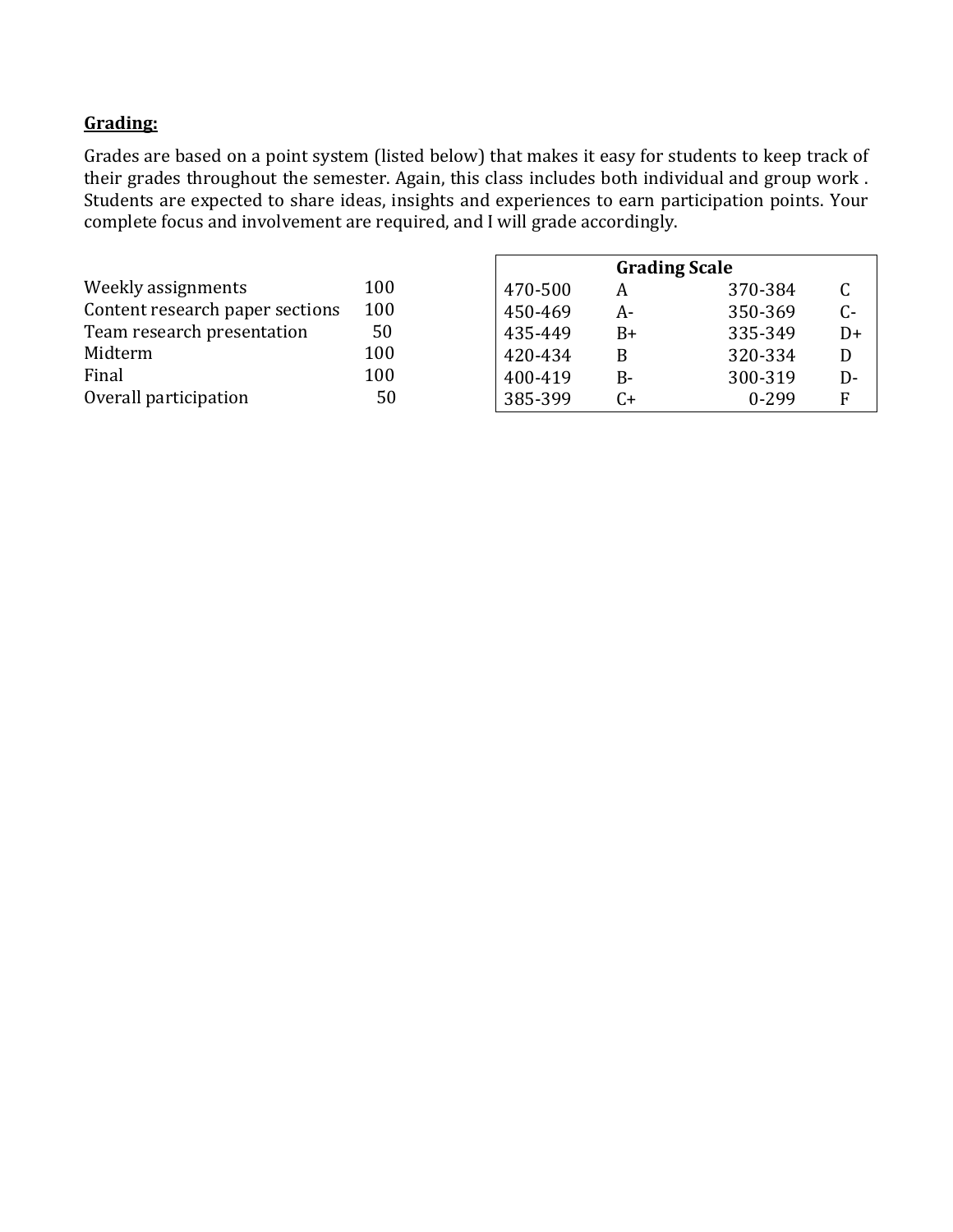# **COM 350 Course Calendar**

Mondays 6:30-9:00 PM/Room: C 202

| January 12                   |                                                                  |
|------------------------------|------------------------------------------------------------------|
| Topic:                       | <b>Media Communication: What's Your Story?</b>                   |
| Areas Covered:               | - Individual Introductions: Name, Major, Interests, Expectations |
|                              | - Class Overview: Topics, Policies and Assignments               |
|                              | - Discuss Group Project and Teams                                |
|                              | - What's Your Story?                                             |
| Movie:                       | <b>Star Wars</b> (1977)                                          |
| <b>January 18</b>            |                                                                  |
| Topic:                       | No Class: Martin Luther King, Jr. Day                            |
| <b>January 25</b>            |                                                                  |
| Topic:                       | The History of Media: 8 Events that Changed Television           |
| Areas Covered:               | - Eight Significant Events and Why?                              |
|                              | - The Impact of Technology                                       |
|                              | - Public Perception and Trust                                    |
| Reading:                     | Chapters 1-2: Save the Cat by Blake Snyder                       |
| Movie:                       | Miracle (2004)                                                   |
| Assignment:                  | 1-page written assignment                                        |
|                              |                                                                  |
| <b>February 1</b>            |                                                                  |
| Topic:                       | <b>Television: What's the Purpose?</b>                           |
| Areas Covered:               | - Why is it called Programming?                                  |
|                              | - Truth versus Reality                                           |
|                              | - Federal and Corporate Control                                  |
| Guest:                       | Isaac Hernandez, ParablesTV                                      |
| Readings:                    | Assigned Articles (See Canvas or Course Packet)                  |
| Movie:                       | <b>Quiz Show</b> (1994)                                          |
| Assignment:                  | 1-page written assignment                                        |
| <b>February 8</b>            |                                                                  |
| Topic:                       | <b>Advertising: The Audience, Products &amp; Propaganda</b>      |
| Areas Covered:               | - The Rules of Advertising                                       |
|                              | - Programming: The Commercial                                    |
|                              | - The Hidden Message and Underlying Agenda                       |
| Guest:                       | Thomas O'Brien, Flyover Studios, LLC (Skype)                     |
| Documentary:                 | <b>Art &amp; Copy (2009)</b>                                     |
| Review Links:<br>Assignment: | Commercials<br>1-page written assignment                         |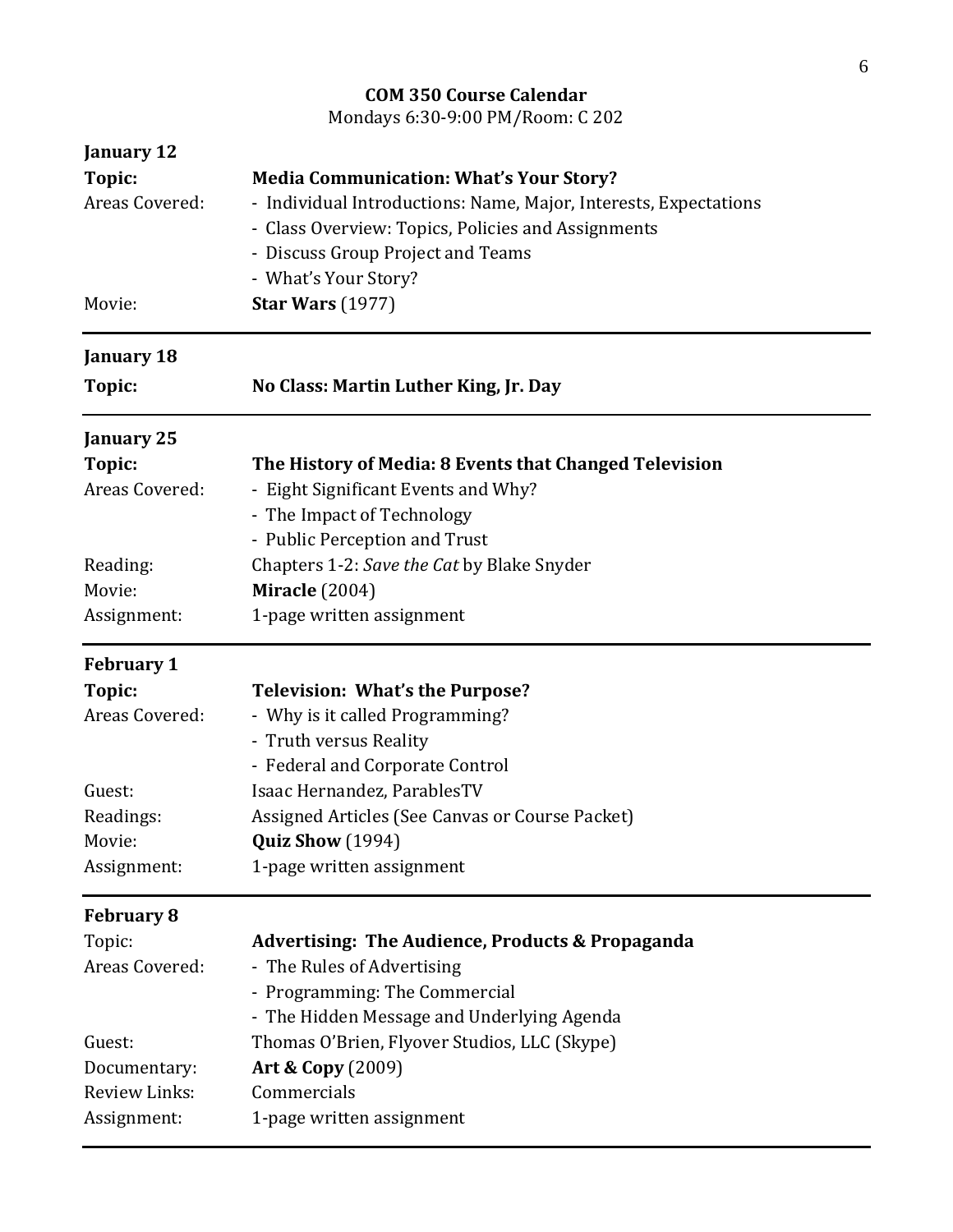| <b>February 15</b> |                                                                      |
|--------------------|----------------------------------------------------------------------|
| <b>Topic</b>       | <b>Transformation: From Cable to Internet</b>                        |
| Areas Covered:     | - The Expansion of Cable Networks                                    |
|                    | - The Online Format: Amazon, Netflix & Hulu                          |
|                    | - Challenging and Breaking the Model                                 |
| Guest:             | Bill Wynne: His Channel                                              |
| Watch:             | <b>Sir Ken Robinson: Do Schools Kill Creativity (TED Talks 2006)</b> |
| Assignment:        | 1-page written assignment                                            |
| <b>February 22</b> |                                                                      |
| Topic:             | <b>Radio: From Airwaves to Online</b>                                |
| Arone Coyarod.     | Nowe Fronte and the Message                                          |

| Areas Covered: | - News, Events and the Message                  |
|----------------|-------------------------------------------------|
|                | - Mainstream Radio: The Agenda                  |
|                | - The Growth of Alternative Radio               |
|                | - The Church: Sermons and Technology            |
|                | - Review for Midterm                            |
| Guest:         | Salem Communication                             |
| Listen:        | John Maxwell: Five Things I Know About People   |
| Readings:      | Assigned Articles (See Canvas or Course Packet) |
| Movie:         | <b>Broadcast News (1987)</b>                    |
| Assignment:    | 1-page written assignment                       |
|                |                                                 |

**February 29**

**Midterm Exam**

**March 7**

**Spring Break**

# **March 14**

| Topic:         | <b>Movies: An Overview of the Industry</b> |
|----------------|--------------------------------------------|
| Areas Covered: | - Turning a Story into a Script            |
|                | - Casting: Actors/Director                 |
|                | - Business and Marketing Plan              |
|                | - Obtaining Distribution                   |
|                | - Securing Financing: The PPM              |
|                | - Film Production & Post                   |
|                | - Marketing and Public Relations (PR)      |
|                | - Print and Advertising (P&A)              |
| Reading:       | Chapters 5-6: Save the Cat by Blake Snyder |
| Movie:         | <b>To be Announced</b>                     |
| Assignment:    | 1-page written assignment                  |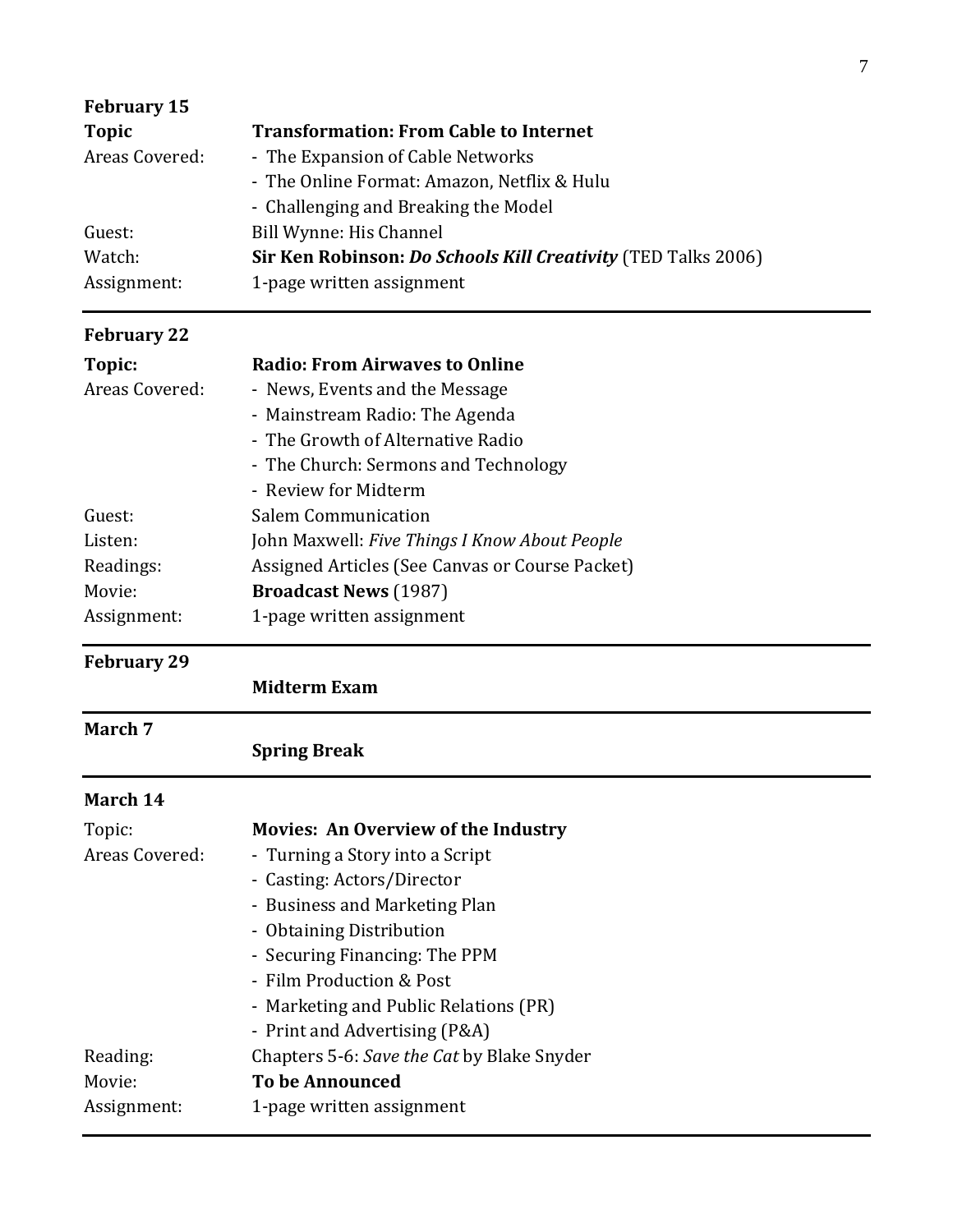| March 21           |                                                                                        |
|--------------------|----------------------------------------------------------------------------------------|
| Topic:             | <b>Movies: From Concept to Distribution</b>                                            |
| Areas Covered:     | - How the Industry Really Works                                                        |
|                    | - Why Some Films Fail and Others Succeed                                               |
|                    | - What's the Hook?                                                                     |
| Guest:             | Mark Joseph, MJM Group                                                                 |
| Readings:          | Chapters 7-8: Save the Cat by Blake Snyder                                             |
| Assignment:        | 1-page written assignment                                                              |
| March 28           |                                                                                        |
|                    | <b>No Class: Easter Break</b>                                                          |
| April 4            |                                                                                        |
| Topic:             | <b>Faith-Based Films: Advertising &amp; Marketing</b>                                  |
| Areas Covered:     | - Focusing your Message<br>- Finding your Audience                                     |
|                    |                                                                                        |
|                    | - Targeting the Demographics<br>- Utilizing Media: Grassroots and Faith-based Networks |
|                    | - Developing a Sermon for a Church Audience                                            |
| Guest:             | Ron Forseth: Outreach, Inc (Skype)                                                     |
| Readings:          | Assigned Articles (See Canvas or Course Packet)                                        |
| Assignment:        | 1-page written assignment                                                              |
| April 11           |                                                                                        |
| Topic:             | <b>Technology &amp; Trends: The Tipping Point</b>                                      |
| Areas Covered:     | - How Do Trends Start? What Keeps Them Going?                                          |
|                    | - The Three Rules of Epidemics                                                         |
|                    | - The Law of a Few                                                                     |
|                    | - Connectors, Mavens and Salesmen                                                      |
| Guest:             | To be Announced                                                                        |
| Reading:<br>Movie: | Chapters 1-2: The Tipping Point by Malcolm Gladwell<br>The Social Network (2010)       |
| Assignment:        | 1-page written assignment                                                              |
| April 18           |                                                                                        |
| <b>Topic</b>       | <b>Technology, Marketing &amp; Social Media</b>                                        |
| Areas Covered:     | - The Growth of Technology                                                             |
|                    | - Marketing: Its Impact and Influence                                                  |
|                    | - Social Media: Myths versus Reality                                                   |
|                    | - Discuss Final Exam and Group Presentations                                           |
| Guest:             | Mike Hatcher: FrontGate Media                                                          |
| Reading:           | Chapters 4-5: The Tipping Point by Malcolm Gladwell                                    |
| Assignment:        | Work on Group Project                                                                  |
|                    |                                                                                        |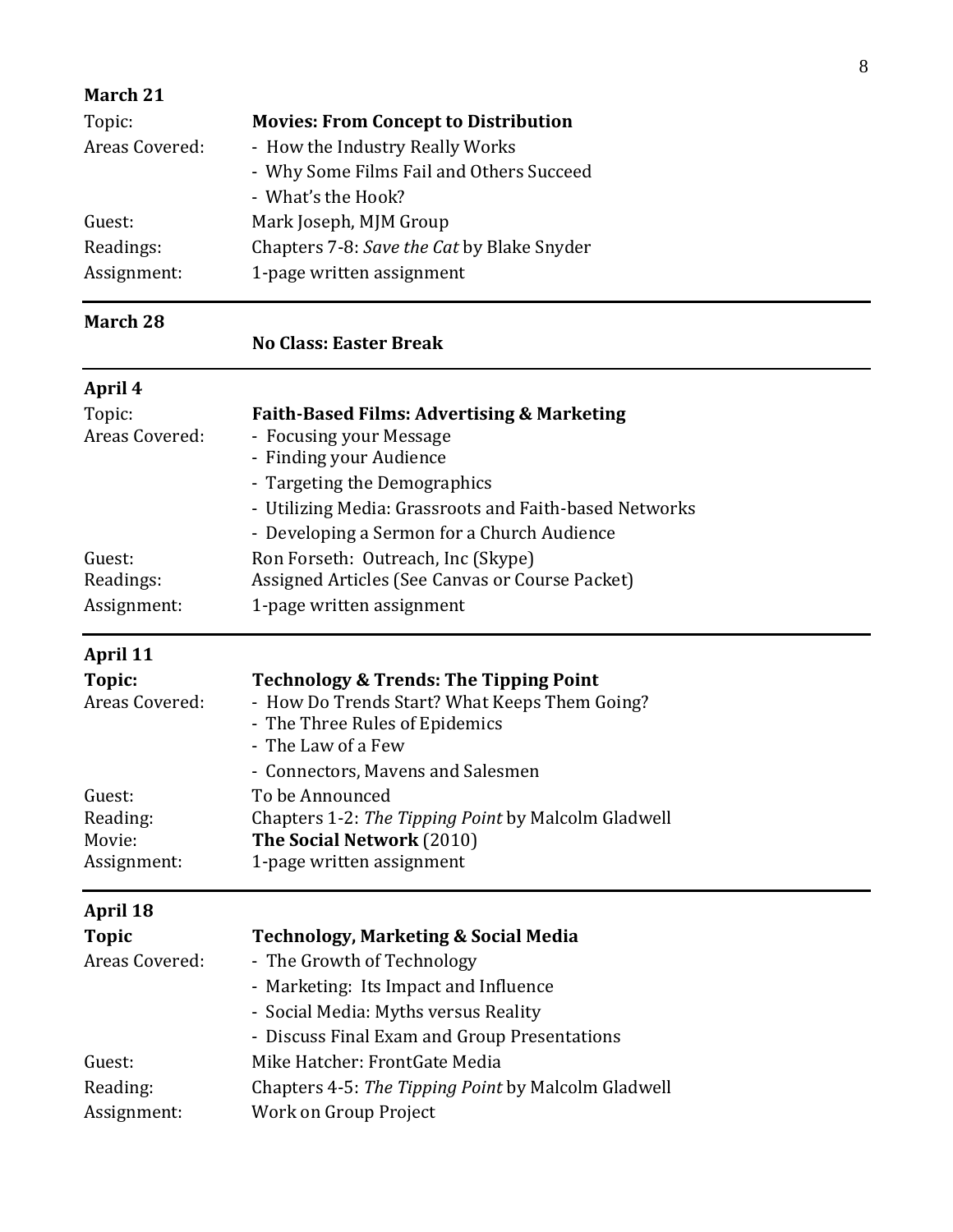| April 25<br>Assignment: | Final Exam                 |
|-------------------------|----------------------------|
| May 2<br>Assignment:    | <b>Group Presentations</b> |

### **Guests & Company Bios**

**Isaac Hernandez** is responsible for the acquisition of high definition content for **Parables TV,** the first Christian 24/7 HD movie network in the world. Prior to this, Isaac was a Programming Executive for the Trinity Broadcasting Network, one of the world's largest broadcasting groups. His responsibilities included acquiring and scheduling numerous movies for the network as well as overseeing the relationships with filmmakers and motion picture distributors. For over 25 years, Isaac directed many of the programs produced by TBN, including their live flagship show *PRAISE THE LORD*. Isaac was also the director of PAXtv's live flagship program *GREAT DAY AMERICA* when PAXtv first launched. Isaac has over 30 years experience in the Christian broadcasting industry.

**Flyover Studios** was established by a family with over 40 years of media and entertainment experience that includes owning, operating and investing in TV and movie studios, TV and radio stations, print and web publishing interests, and movie theaters. Flyover brings together talented and creative storytellers united by a passion for great entertainment that enriches the lives of families around the world. Flyover Studios creates powerful stories and authentic characters that stimulate the mind and awaken the human spirit, making the extraordinary possible in all of us.

**Bill Wynne** has been involved in the investment and film industries for forty years. Skilled in business and finance, he was instrumental in the development stages of the \$500-million-dollar film studio project in Plymouth, Massachusetts, an undertaking that focused on family friendly and faith-based films. Along with many Biblical movie projects, including *The Resurrection* and the sequel to *The Passion of the Christ*, Bill has been involved with Calvary Chapel Fellowship for years and hosts the weekly series *Answers for Today* on **His Channel**, reaching 500,000,000 people monthly. Bill holds a Bachelor of Science degree in Mechanical Engineering from the University of Colorado and a Masters in Business Administration from Harvard University.

**Salem Media Group** is the largest faith-based communication company in the world. Salem is America's leading radio broadcaster, internet content provider and book publisher for audiences interested in Christian and family-themed values and content. Salem Radio Network syndicates talk, news and music programming to approximately 2,000 affiliates. Salem Web Network is the